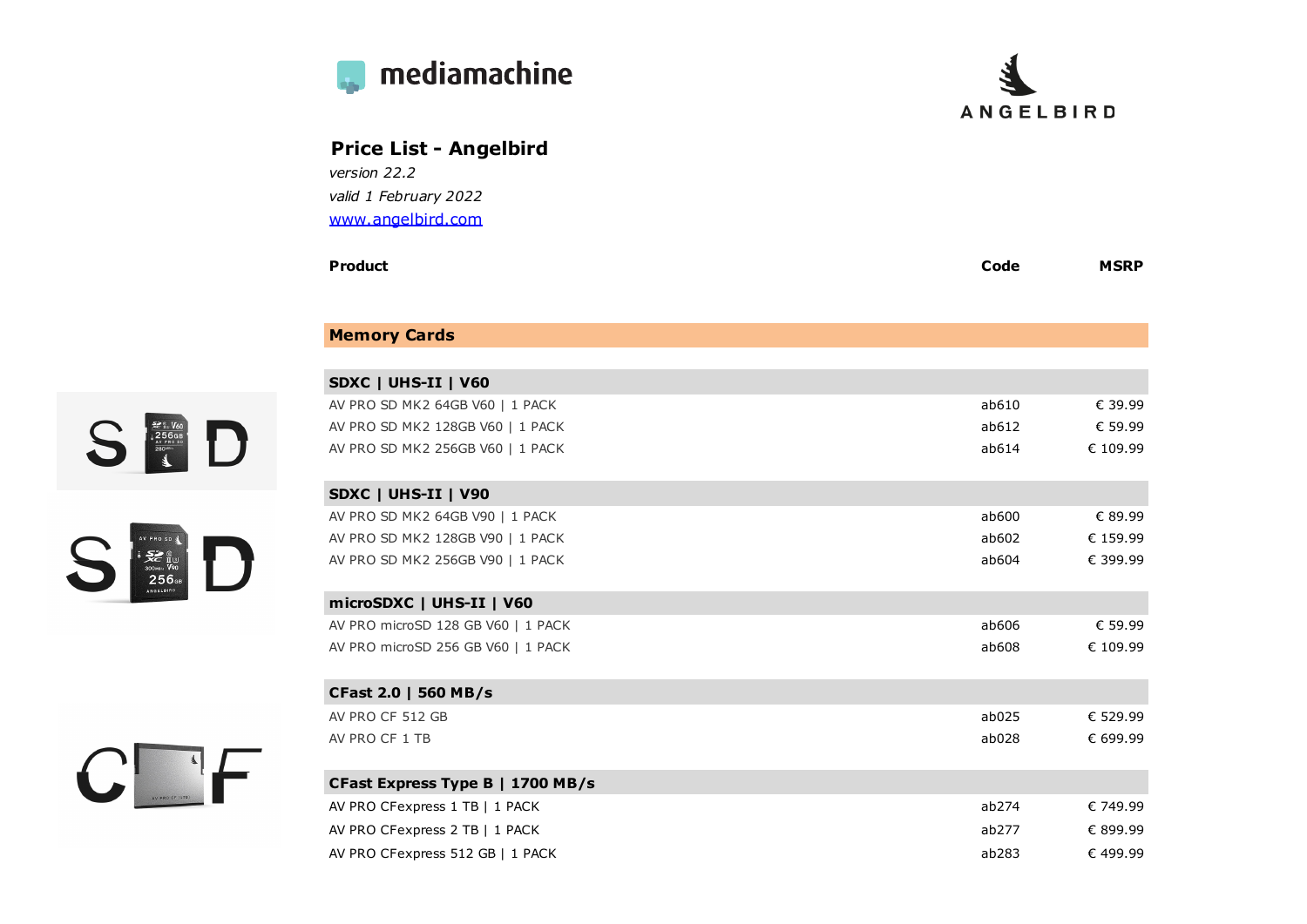| AV PRO CFexpress XT 330 GB   1 PACK | ab286 | € 399.99 |
|-------------------------------------|-------|----------|
| AV PRO CFexpress XT 660 GB   1 PACK | ab289 | € 699.99 |

| CFast Express Type B   1785 MB/s       |       |            |
|----------------------------------------|-------|------------|
| AV PRO CFexpress SX Type B 160 GB      | ab292 | € 179.99   |
| AV PRO CFexpress SE Type B 512 GB      | ab293 | € 179.99   |
| AV PRO CFexpress MK2 Type B 1 TB       | ab294 | € 479.99   |
| AV PRO CFexpress MK2 Type B 2 TB       | ab295 | € 959.99   |
| AV PRO CFexpress MK2 Type B 4 TB       | ab296 | € 1,799.99 |
| AV PRO CFexpress XT MK2 Type B 330 GB  | ab297 | € 479.99   |
| AV PRO CFexpress XT MK2 Type B 660 GB  | ab298 | € 959.99   |
| AV PRO CFexpress XT MK2 Type B 1320 GB | ab299 | € 1,799.99 |
|                                        |       |            |

## **Video Recording SSD**

|--|





| <b>AV PRO MK3   2.5"</b> |       |          |
|--------------------------|-------|----------|
| AV PRO MK3 500 GB        | ab056 | € 199.99 |
| AV PRO MK3 1 TB          | ab057 | € 399.99 |
| AV PRO MK3 2 TB          | ab058 | € 549.99 |
|                          |       |          |
| <b>AV PRO XT   2.5"</b>  |       |          |
| AV PRO XT 500GB          | ab013 | € 429.99 |

## **Match Pack**

| <b>ATOMOS</b>                     |       |          |
|-----------------------------------|-------|----------|
| AtomX SSDmini 500 GB by Angelbird | ab038 | € 199.99 |
| AtomX SSDmini 1 TB by Angelbird   | ab037 | € 399.99 |
| AtomX SSDmini 2 TB by Angelbird   | ab039 | € 549.99 |
|                                   |       |          |
| <b>Blackmagic Design</b>          |       |          |

Match Pack for URSA Mini 512 GB | 2 PACK  $\epsilon$  799.99